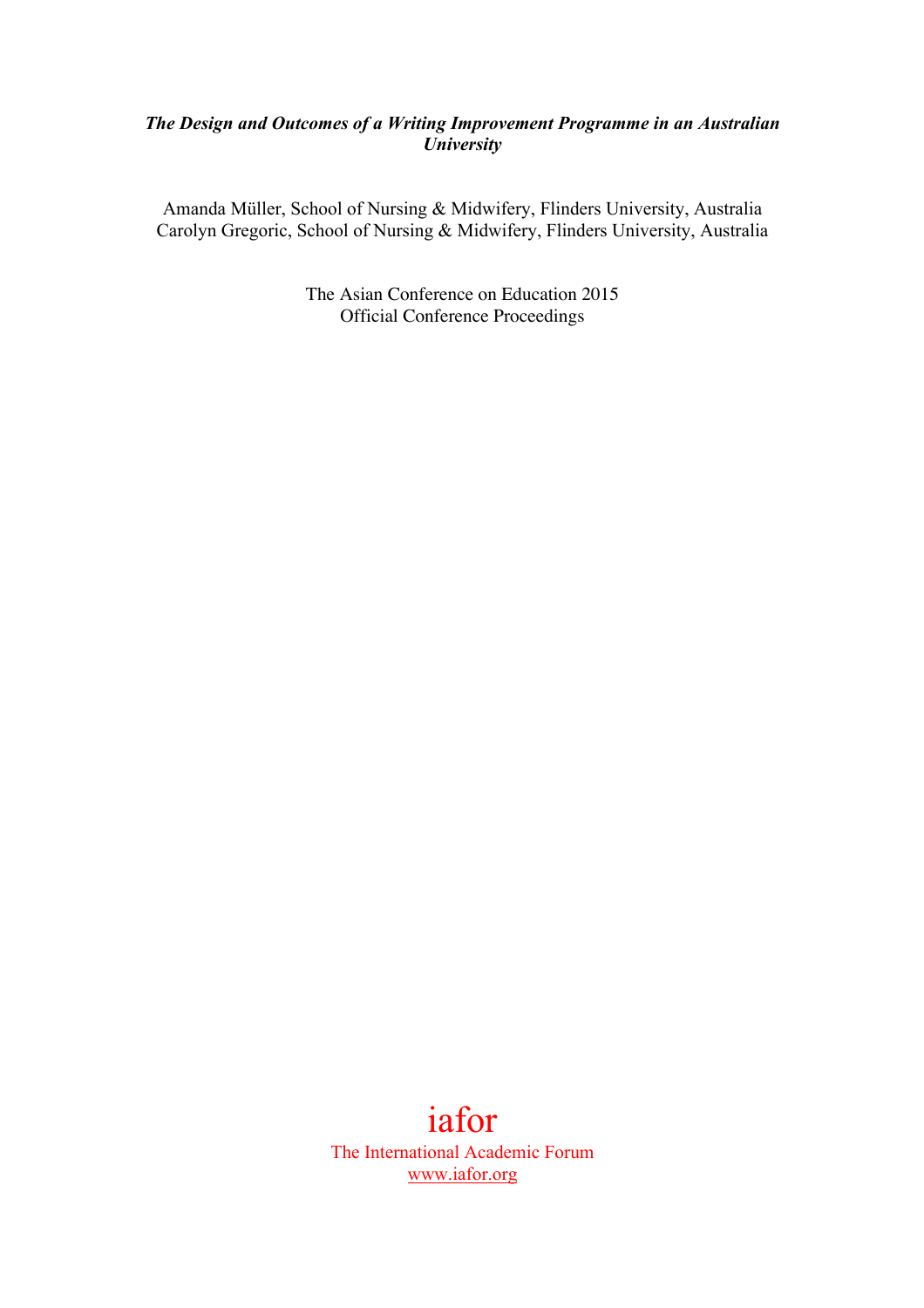#### **Introduction**

This paper examines a writing development programme implemented in a School of Nursing and Midwifery. It was targeted at English as an Additional Language (EAL) doctoral writers who had an intermediate to advanced level of written English. This writing programme was created to address a complex problem found among postgraduate students. Supervisors found it difficult to understand the writing of their EAL doctoral students, and cited poor or incomprehensible English as the problem. The doctoral students reported that they had difficulty with writing, but were disappointed with the feedback from supervisors who they felt primarily concentrated on their English skills and not their ideas (students did not see how their English writing impeded comprehension). Postgraduate students also reported that they were unable to improve their writing by themselves.

Drawing upon the anecdotal evidence, and an analysis of the postgraduate students' writing, a number of conclusions were made. The first conclusion was that students had many English language errors in their writing and therefore they were unable to clearly state their ideas for the supervisor to provide feedback (note that this relates purely to errors, not stylistic or discourse features of writing). The second conclusion was that these students could not see the errors they made, or if they were aware of the errors they did not know how to fix them. Students reported that they sensed something was not quite right but did not have the skills to analyse their writing, or that they did not know where to find the educational resources to help them fix the problem. It was also recognised that academic supervisors are not language teachers and have varying ability and time to provide useful language-focussed feedback (their predominant focus is on the content) (Ferris, 2009). This made supervisors feel powerless and discouraged. The task, it was concluded, was to reduce the number of errors made in writing, and this would alleviate the problem. An even better result would be to extinguish some error types altogether. A teaching programme needed to be devised that achieved these aims, plus some more, as will be discussed next.

## **Deciding on a programme of change**

When faced with a piece of EAL writing that has a wide variety of errors in it, Ferris (2009) suggests that there are a number of questions that need to be asked before action can be taken:

- 1. What level of ability does the student already have?
- 2. What aspects of the writing are functional, i.e. does not need attention?
- 3. What aspects of the writing need development, i.e. subsets of grammar and/or stylistic features?
- 4. What is the desired aim once improvements have been made, i.e. needs analysis?
- 5. How sustainable is the solution?

In response to these questions, it was decided that the focus of the writing development programme would be on grammar and error correction, rather than on issues of stylistics and genre improvement.

The decision about which particular error categories to incorporate into the writing programme was informed by a review of the literature (e.g. Ferris 2009; Bitchener & Ferris 2012). The review helped establish which grammatical features commonly needed attention in tertiary-level writing. These were matched to the analysis of postgraduate student writing we conducted before the writing programme commenced and 11 error categories were identified (Table 1).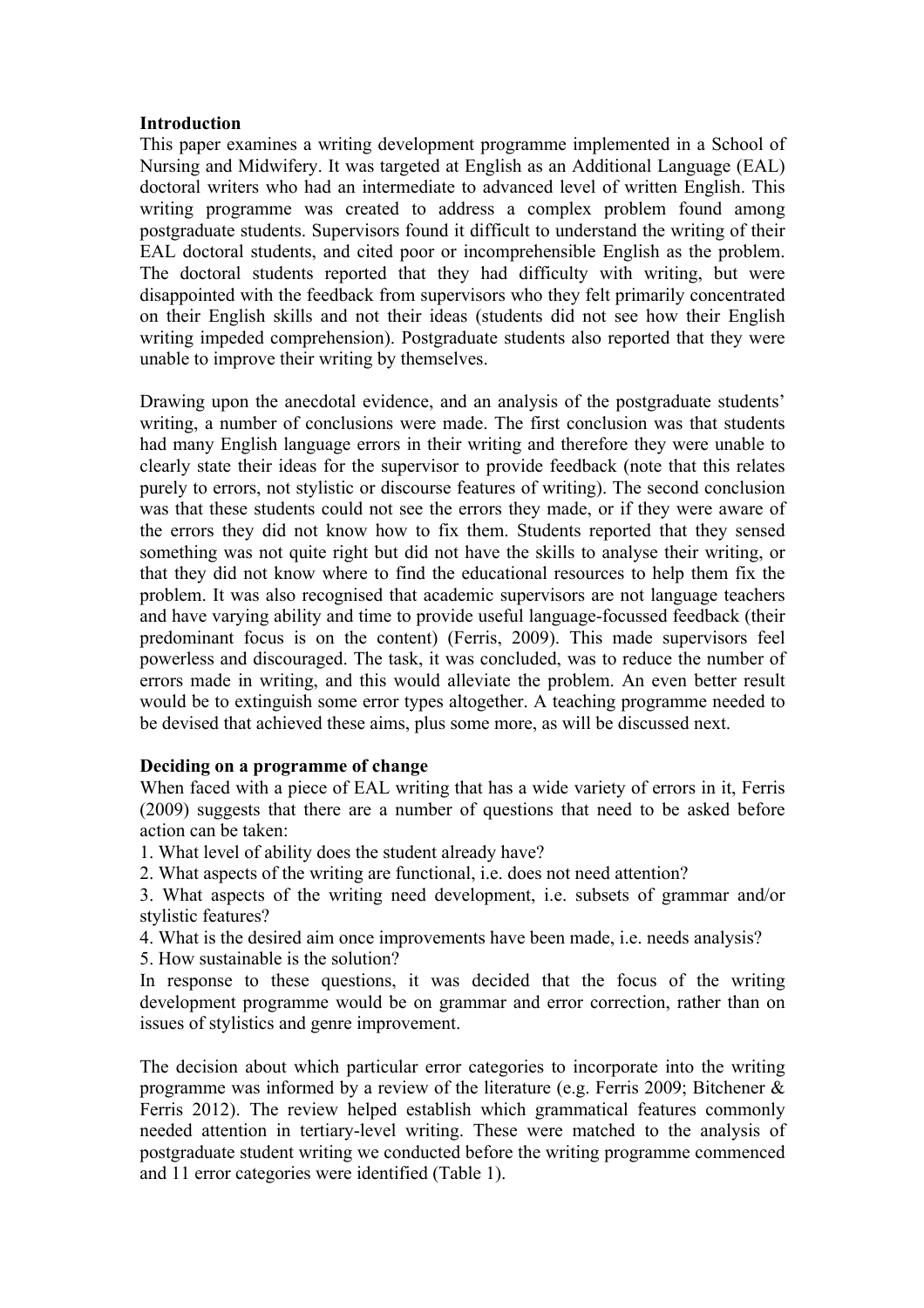| Code | <b>Error Category</b> | Examples                                                                                                                                                                                                                                                                                                                                                  |
|------|-----------------------|-----------------------------------------------------------------------------------------------------------------------------------------------------------------------------------------------------------------------------------------------------------------------------------------------------------------------------------------------------------|
| V    | verbs (form/tense)    | wrong verb or missing the verb, e.g. 'now it                                                                                                                                                                                                                                                                                                              |
|      |                       | changed'                                                                                                                                                                                                                                                                                                                                                  |
| n    | nouns                 | e.g. 'ability', 'car', 'advice', every 'day', etc.                                                                                                                                                                                                                                                                                                        |
| adj  | adjectives            | e.g. 'everyday', 'painful', 'expensive', etc.                                                                                                                                                                                                                                                                                                             |
| adv  | adverbs               | e.g. 'quite', 'soon', 'however', etc.                                                                                                                                                                                                                                                                                                                     |
| prep | prepositions          | e.g. $\infty$ , $\infty$ , $\infty$ , $\infty$ , $\infty$ , $\infty$ , $\infty$ , $\infty$ , $\infty$ , $\infty$ , $\infty$ , $\infty$ , $\infty$ , $\infty$ , $\infty$ , $\infty$ , $\infty$ , $\infty$ , $\infty$ , $\infty$ , $\infty$ , $\infty$ , $\infty$ , $\infty$ , $\infty$ , $\infty$ , $\infty$ , $\infty$ , $\infty$ , $\infty$ , $\infty$ , |
| art  | articles              | e.g. 'the', 'a', 'an', $\emptyset$                                                                                                                                                                                                                                                                                                                        |
| pl   | plurals               | e.g. car/cars, staff/staff, etc.                                                                                                                                                                                                                                                                                                                          |
| conj | conjunctions          | e.g. 'and', 'but', 'nor', 'yet', etc.                                                                                                                                                                                                                                                                                                                     |
| punc | punctuation           | e.g., $\therefore$ $\therefore$ - etc.                                                                                                                                                                                                                                                                                                                    |
| S/V  | subject-verb          | e.g. 'a person has', 'people have', etc.                                                                                                                                                                                                                                                                                                                  |
|      | agreement             |                                                                                                                                                                                                                                                                                                                                                           |
| sent |                       | sentence fragment/run e.g. 'Having looked at the problem.'                                                                                                                                                                                                                                                                                                |
|      | on                    |                                                                                                                                                                                                                                                                                                                                                           |

**Table 1.** Error categories used for the programme.

The EAL writers displayed a range of errors across a spectrum, i.e. there was rarely full mastery over an area of English grammar and writing. Since there was no obvious single concentrated area of error, a general coverage of all observed errors was adopted. It was acknowledged that error categories are often related to each other, i.e. when dealing with nouns, plurals and articles can be addressed, or when dealing with verbs, subject-verb agreement and the basic subject-verb-object sentence form can be addressed. As a result, one error category (and its related categories) would be discussed each week. It is likely that only one area of error can be remediated at any particular time because students have a limited amount of cognitive capacity to process information (pay attention). Furthermore, it was felt that if error categories could be extinguished (remediated), this would not only reduce the overall number of errors but also the chance of them returning in future writing.

Students would be taught how to conduct a systematic search for error types. This systematic approach to reducing errors in writing is supported by prior research which indicates the effectiveness of focusing on one error category at a time, especially for discrete rule-based errors (Bitchener & Ferris, 2012, pp. 57-61). Furthermore, "for advanced L2 writers, it is clear that one treatment on one error category can help them improve the accuracy of their writing" (Bitchener & Knoch, 2010, p. 215). To complement this approach, explicit instruction was adopted for explaining error types. Error correction instruction is largely a linear process where a new form is introduced and practiced, accompanied by feedback. In this situation, improvement should be linear as the rule-based learning becomes internalised or automatized. Factors such as inattention will still influence the production of errors. It is likely that as a system of knowledge is developed, some areas within that domain will temporarily be destabilised to incorporate the new knowledge. Thus, if one error category is remediated, it may have a knock-on effect of causing a re-evaluation of related error categories, i.e. an extended knowledge about the different types of noun may cause a temporary (even negative) change in article use while the understanding and treatment of nouns is reconfigured. It was also decided that a peer-based element would also be used in order to increase the sustainability of improvement. After learning the methods and strategies for writing, students were expected to take the initiative to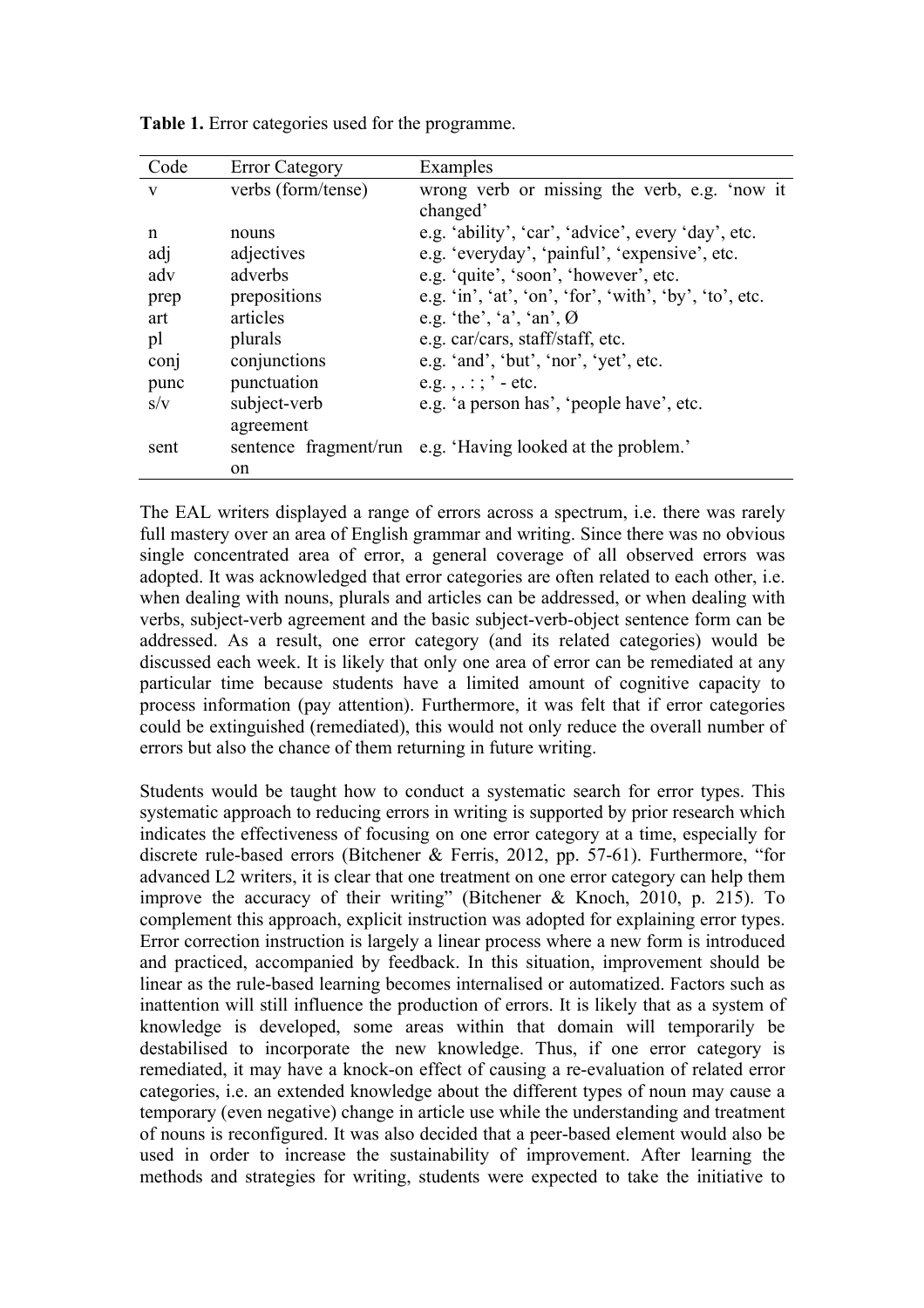look at each other's writing and seek help from each other. This would also reduce their dependence on their supervisor for English language help. Granted, a peer is unlikely to find 100% of the errors in another student's work, but they would be able to reduce the overall number of errors and increase the chance of producing a more comprehensible text. It is often the case that students have different areas of difficulty, so peer-based editing may increase the likelihood of error reduction (Bitchener & Ferris, 2012; Ferris, 2011).

## **Intervention Programme**

The programme was conducted in two hour blocks over eight weeks. It comprised of focused grammar/error instruction and short practice sessions in the first hour and focused indirect error feedback by peers on a thesis chapter draft in the second hour. Although we assumed that students had prior knowledge of grammatical forms, the focused grammar instruction brought any discrepancies and shortfalls in knowledge to light (in which case students were shown how to find resources to help themselves when this occurred). The topics in the programme were sequenced as shown in Table 2.

| Week   | Topics                                                                |  |
|--------|-----------------------------------------------------------------------|--|
| Week 1 | Introduction to the underlining and coding method for corrective      |  |
|        | feedback. The topic was the sentence and its variations, including    |  |
|        | clauses and phrases, how to identify the basic constituents of the    |  |
|        | sentence, and relationship of punctuation to this.                    |  |
| Week 2 | Verbs, including tenses, verb phrases, and their role in independent  |  |
|        | clauses.                                                              |  |
| Week 3 | Articles and nouns, their use in noun phrases, and how they act as    |  |
|        | the subject or object in sentences.                                   |  |
| Week 4 | Prepositions, phrasal verbs, and prepositional phrases.               |  |
| Week 5 | Phrases and clauses, including more practice on verb, noun, and       |  |
|        | preposition phrases.                                                  |  |
| Week 6 | Combining phrases and clauses to create different sentence types.     |  |
| Week 7 | Consolidation 1: supervised practice at correcting one error category |  |
|        | at a time.                                                            |  |
| Week 8 | Consolidation 2: supervised practice at correcting one error category |  |
|        | at a time.                                                            |  |
|        |                                                                       |  |

**Table 2.** Weekly programme.

In the first hour of each weekly lesson, the typical lesson format was:

- 1. Introduction about the problem area, including where the related errors occur and providing contextual information about why this is an issue.
- 2. Provide explicit instruction about the error category, properties and rules of the target form, and its relationship to meaning, and show examples.
- 3. Identify resources that help students understand the error category, the grammatical and stylistic rules, and practical lists etc. Teach students strategies about how and where to find help.
- 4. Provide explicit instruction on how the error category might be related to other error categories (as part of the exploration of the issue).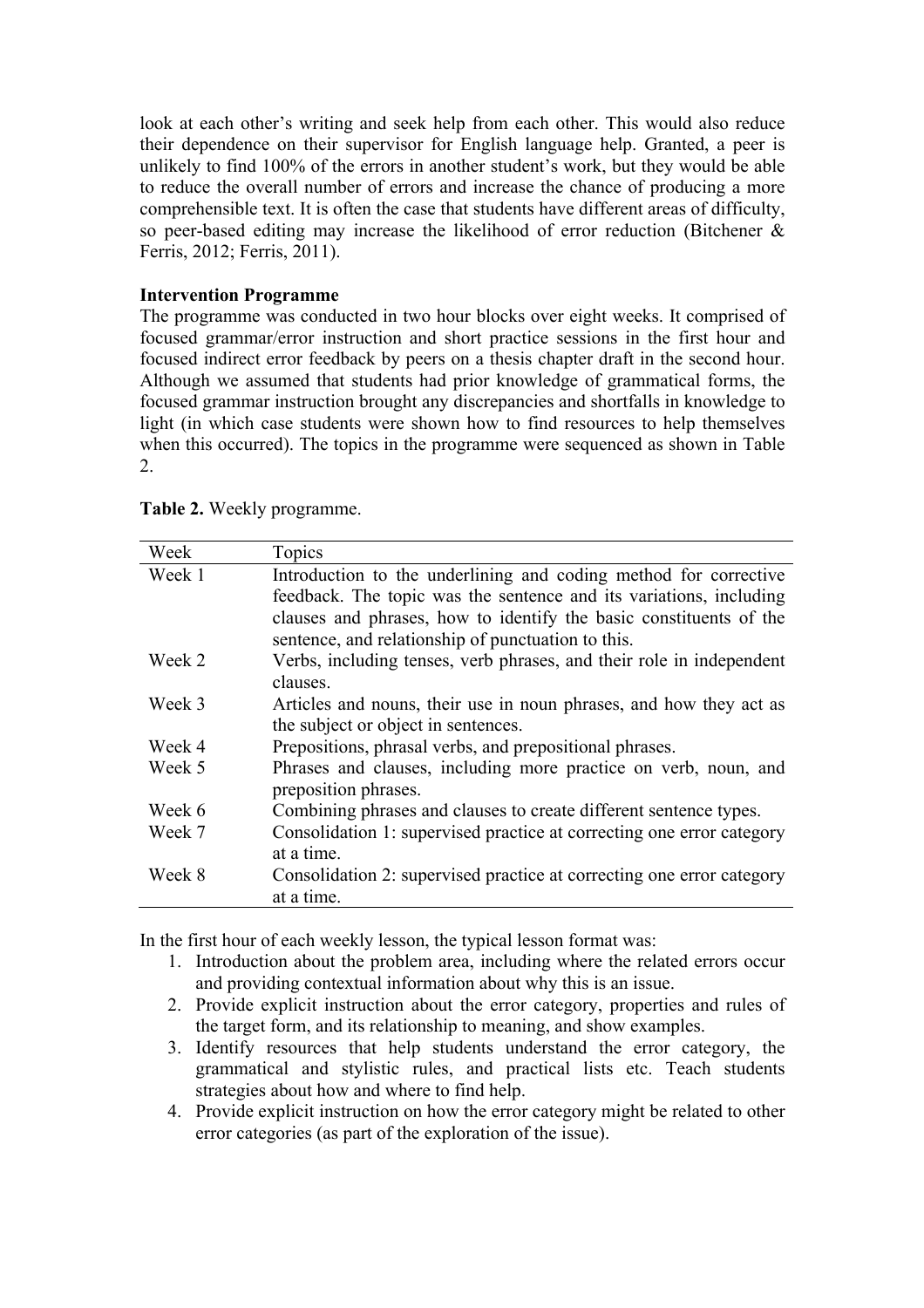- 5. Conduct a structured input activity requiring students to manipulate materials and process the target form. This required a worksheet to be created prior to class (and some direct correction may be needed of student output).
- 6. Conduct a structured input and output activity asking students produce their own sentences, concentrating on avoiding that error type (i.e. ask students to produce a sentence from a series of phrases or notes given to them, or to create a written answer to a question).
- 7. Ask students to swap their written work with other students and underline where any instance of that error category has been made (thus providing indirect correction), and this is checked by the teacher for direct correction.

Each focused instruction session was immediately followed by an hour-long hands-on workshop for focused indirect written corrective feedback which was conducted by peers in pairs.

In the second hour, peers worked in pairs and examined each other's writing for the focal error category. The format was as follows:

- 1. Students swap a piece of their writing (e.g. a page from a draft of their chapter), identify the focal error category in their peer's work, and offer a possible correction (only if they could explain why). Since one error category may overlap with another error category, some discussion of this relationship naturally emerges, but the focus needs to remain on the primary error category.
- 2. The teacher answers queries. This is where a discussion of the relationship between different error categories often arose, and was worthy of discussion without losing focus on the primary error category.
- 3. The teacher checks the corrections as appropriate.

These workshops used focused corrective feedback because they emphasised that particular week's error category/focus ahead of other errors. Students were encouraged to provide a metalinguistic explanation of errors found to each other. Often, these peers attempted to provide some direct correction too. By responding to input and processing the writing of others – using codes to help them focus – students were required to notice and understand the feedback. This supported learning because students had to internalise and consolidate new knowledge within their existing linguistic repertoire.

## **Outcomes**

In order to ascertain the effect of the writing programme, seven doctoral students wrote an essay before and after the programme and these were analysed for errors and error categories. This was compared to eight doctoral students who did not do the programme (but were free to seek help in other areas of the university) but had their essays analysed too. The assumptions underlying this study were that students would improve, but it was unlikely that they would produce completely error-free writing, and it was hoped that there would be an extinction of some error categories.

In terms of error rates, the students who did the programme reduced the number of errors they made by an average of 44% (ranged from -12% to +73% improvement). There was quite some variation in individual improvement, and all but one student improved. The student who benefitted least from the programme was clearly a level below the others in terms of English ability (i.e. intermediate versus upperintermediate/advanced). Thus, the writing programme was effective in achieving its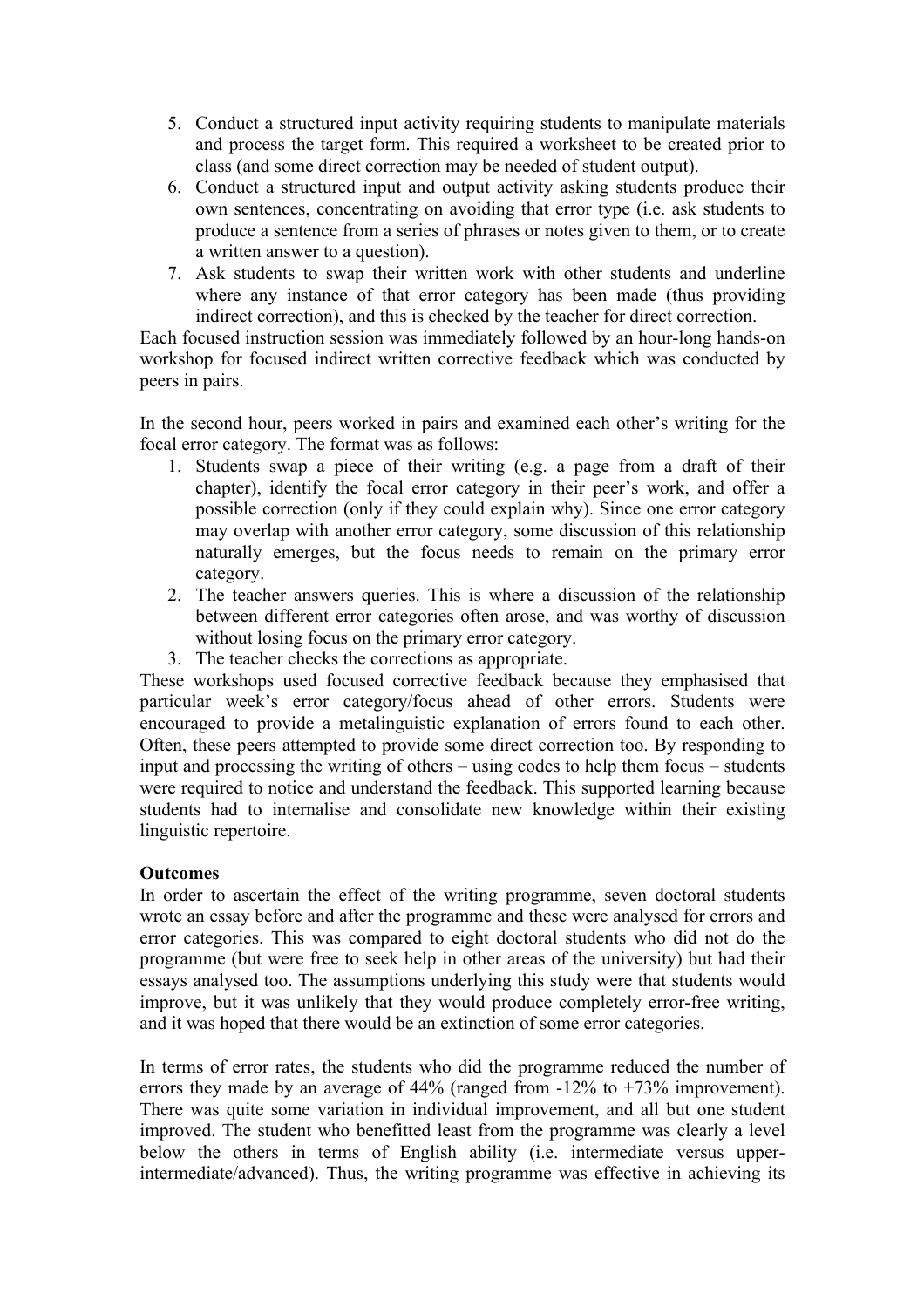aim at reducing the error rate, but with the caution that these results can only be expected among upper-intermediate/advanced English users. In comparison, the students who did not do this particular writing programme also improved by 12% (ranged between -51% to +63% improvement). These people may have been seeking help from other parts of the university, and this remains unknown. Among this group, there was no clear pattern for how individuals improved or worsened. The analysis for error categories provides more information about this trend.

In terms of error categories and their extinction, there was an average reduction of 2.7 error categories among those who did the writing programme (range from 1-5 extinguished). Large improvements were seen in the error categories of verbs, prepositions, articles, and punctuation. In the group that didn't do this particular writing programme, they worsened on average by 0.5 of an error category, which means they displayed a greater range of errors into the second essay (range of -3 to +2). At best, only modest improvements were found in verbs, prepositions, and punctuation. There were also group differences in how error categories disappeared or were introduced. In the writing programme group, when a new error category appeared, it was only once in the essay, so it could be a lapse of attention. In the other group, when a new category appeared, it was often found in multiple places in the essay, which indicates an incomplete level of knowledge or a lack of control over the error type.

## **Conclusion**

The writing programme did seem to achieve its aim of reducing the overall number of errors made and in reducing the error categories. The literature indicates that concentrating on one error category (and related categories for that position in the sentence) is likely to improve writing, and students who used this systematic approach to detecting and correcting errors had much lower error rates as a result. The reduction in error categories indicate that a greater mastery over errors was also gained. This method of improving writing was readily learned and easily applied in peer-based scenarios – the participating doctoral students saw the value of working with each other to reduce overall errors. Some anecdotal feedback from supervisors indicated that they saw some improvement in the readability of their students' writing, but naturally they would prefer to see greater gains. However, this is something that can only be achieved over time, and the doctoral students will need to continue practising this systematic approach in order to produce increasingly better writing. Hopefully, in return, they will receive better feedback on their ideas and find the road to completing their doctoral studies becomes easier.